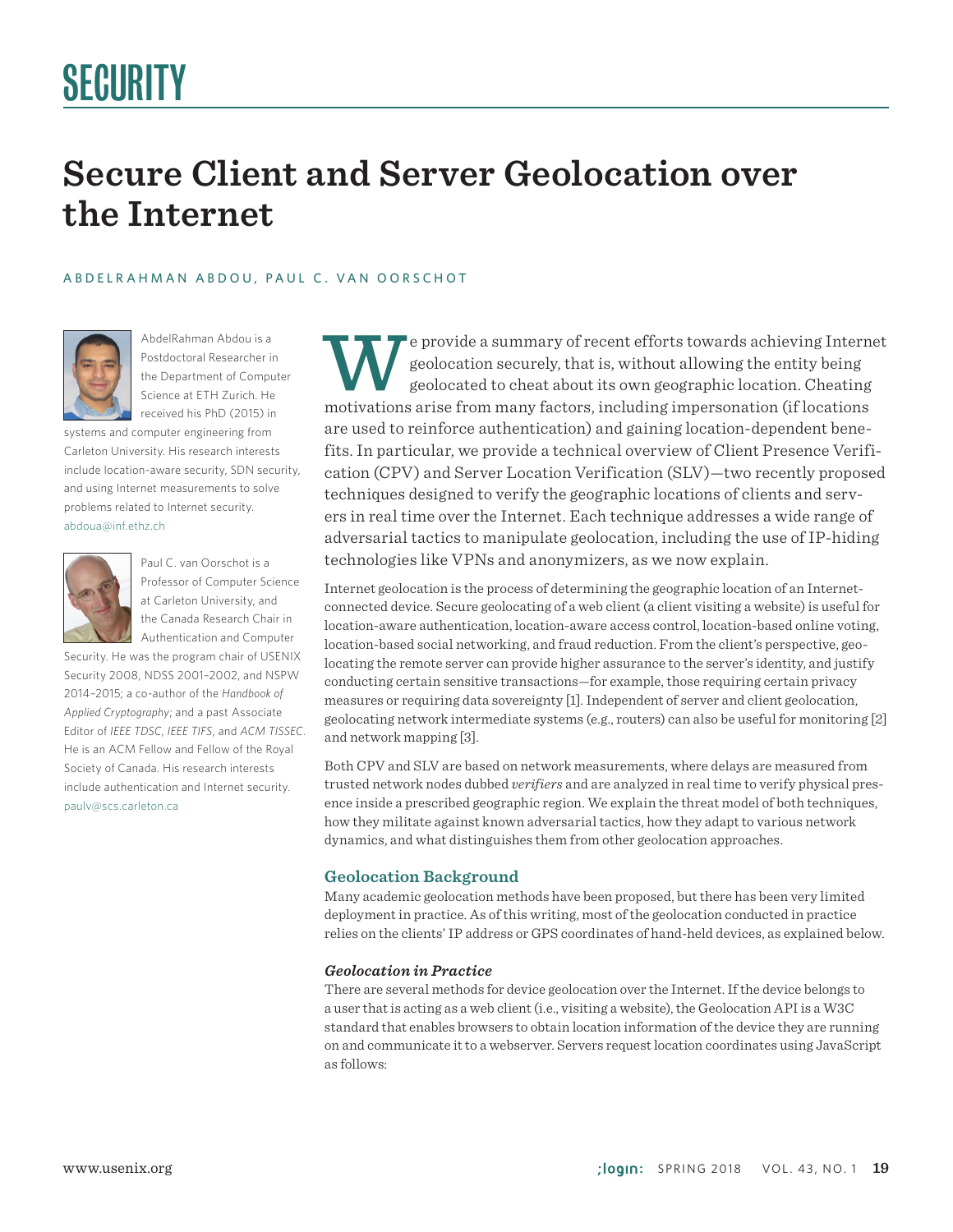# **SECURITY**

# Secure Client and Server Geolocation over the Internet



**Figure 1 [a-c]:** Snapshots of the Flagfox browser extension

```
if(navigator.geolocation) {
```
 navigator.geolocation.getCurrentPosition(success, error, geoOptions);

```
 } else {
```
 console.log("Geolocation is not supported on this browser."); }

The geolocation methods a browser uses are left to the browser vendor's discretion. Most major browsers rely on the following in varying orders (that is, when one fails, the next is tried): GPS, WiFi Positioning System (WPS), IP address-based location lookups, or cell-tower triangulation of mobile devices. The location of an IP address can be obtained from publicly available routing information or public registries, such as whois. Many IP location service providers (commercial and free) maintain lookup tables to instantly map IP addresses to locations. Such static *tabulation* methods may take long times to reflect changes or IP address reassignments, which occur quite often for client geolocation to be up-to-date (studies were conducted to confirm this [4]). IP address-based geolocation can, however, be reliable for benign server geolocation. *Flagfox* is an example Firefox extension that visually indicates a flag of the country corresponding to the IP address resolution of the URL (Figure 1).

From a security perspective, none of the above techniques is resilient to adversarial manipulation. When the geolocation API is in use, the server normally makes no effort in geolocating the client device; it rather trusts the browser-communicated coordinates, which can easily be forged on the fly before being sent to the server. Firefox extensions that enable forgery include *Fake Location* (Figure 2) and *Location Guard*; both enable a user to specify where in the world they would like to appear to be. If the server relies on tabulation methods to geolocate the client (instead of asking the browser for its coordinates), the common practice of clients hiding their own IP addresses behind proxies and anonymizers comes into play.

#### *Geolocation in the Literature*

A wide set of techniques can be used, mostly for a server to geolocate clients [5]. These enable a server to infer a client's geographic location from hints obtained from browser-generated HTTP headers such as preferred language or time zone. Loca-



**Figure 2:** Snapshots of the Fake Location extension—an example browser extension allowing users to fake their locations

tions can also be obtained through crowd-sourcing by interpolating a device's location from its proximity to nearby devices, like phones or WiFi access points (APs), with known GPS locations.

Another class of Internet geolocation approaches is based on network measurements. Similar to GPS triangulations that are based on the delays between the receiver and satellites, measurement-based techniques also aim to locate devices (clients or server) by estimating their distance from landmarks in the network with known locations. These landmarks measure network delays from themselves to the device, typically identified by its IP address, and map these delays to geographic distances. The accuracy of such mapping, however, is not anywhere near that of mapping satellite delays to distances, and is thus the primary source of inaccuracies in such techniques. Still, measurementbased geolocation is generally considered more accurate than methods like tabulation-based geolocation.

From the security point of view, although most of the above methods are positioned as resilient to evasion, examination has shown otherwise. Delay-increasing attacks can allow an adversary to distort its perceived location [6]. Delay-decreasing was also studied, for example, by manipulating ICMP "ping" and "traceroute" as they fail to preserve the integrity of timing measurements.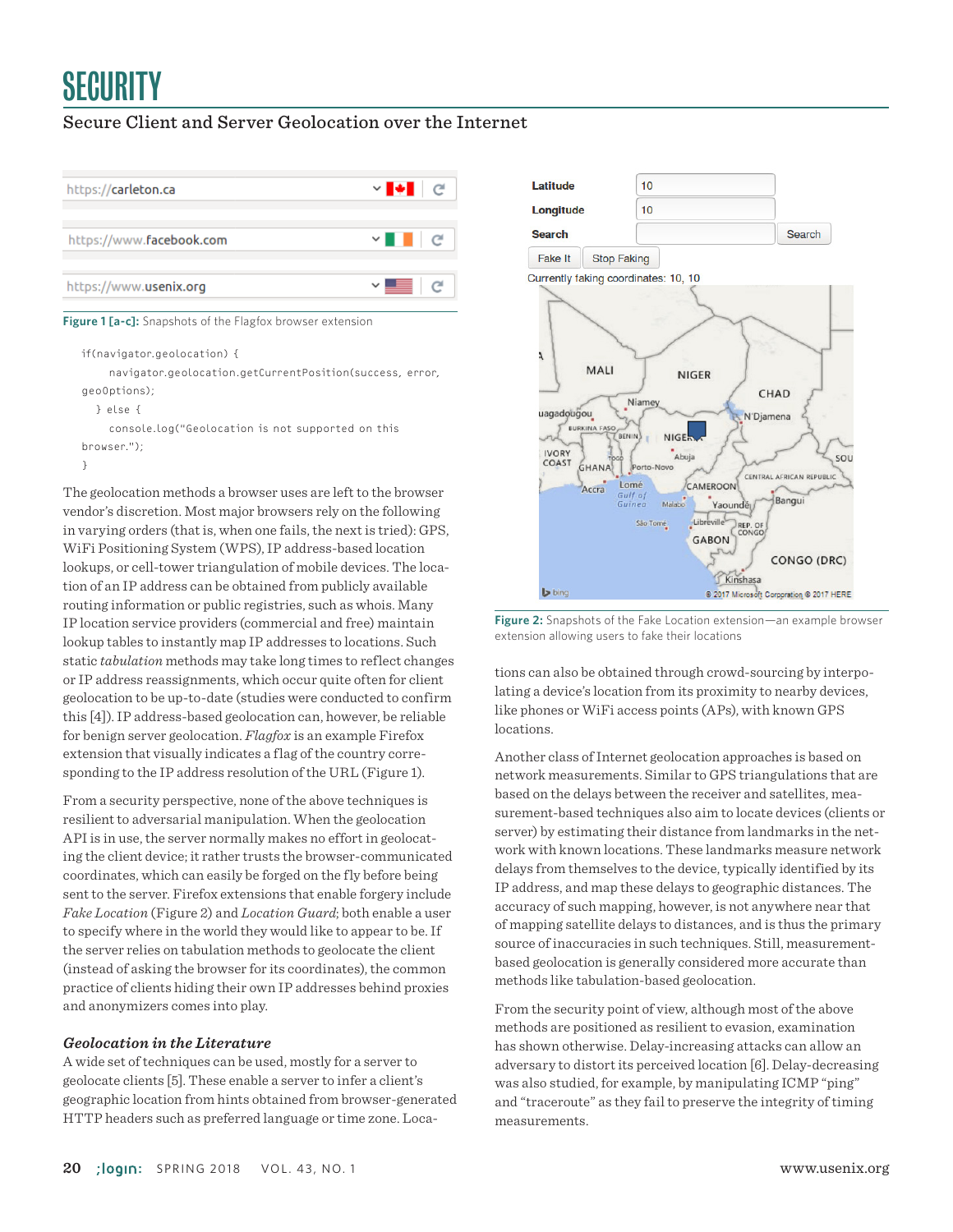Combining both attacks, an adversary can forge the calculated location to an accuracy of a few tens of kilometers relative to a target desired location [7].

### **Client Presence Verification—CPV**

CPV [8] is a measurement-based technique designed to verify the geographic locations of web users (clients) over the Internet. The client is assumed to be motivated to misrepresent its location to gain location-dependent benefits. CPV's design takes into consideration various adversarial location-forging tactics, including delay manipulations and IP-hiding technologies like VPNs and anonymizers. CPV does not rely fundamentally on the clients' IP addresses, nor does it determine geographic locations. Rather, it *verifies* an asserted (unverified) location, typically made by a client. The client's location could be asserted using the client's GPS coordinates, the client's IP address, or even explicitly asking the user to fill-in their street address in an online form during login.

To verify location assertions, CPV relies on an infrastructure of geographically scattered nodes, dubbed *verifiers*. The technique works as follows. When a client visits a website and asserts the geographic location from which he/she is currently browsing, three verifiers surrounding the asserted location are selected. The verifiers measure (in real time) network delays between themselves and the client's browser, and analyze these delays to corroborate that the client is present somewhere inside the triangle determined by their (the verifiers') geographic locations. Because the verifiers cannot pinpoint where exactly the client is within the triangle, the size of the triangle is the verification granularity.

#### *Secure One-Way Delay Estimation*

The verifiers do not measure round-trip times (RTT) between themselves and the client. Rather, they estimate the smaller of the forward and reverse one-way delays (OWDs) between each of them and the client. The larger OWD is discarded because propagation delays between two network nodes are bounded by the physical distance between them, so a smaller OWD measurement is a better representation to the geographic distance between both nodes than the larger—the larger must have been affected by other factors such as network congestion or circuitous routing.

To measure the OWD between a verifier and the client, CPV does not rely on standard OWD-estimation protocols like OWAMP (RFC 4656), as those require honest client cooperation: for example, client clock synchronization and honest reporting of delays. As such, CPV relies on the *minimum-pairs* (MP) protocol [9]. MP requires the three verifiers, A, B, and C, to first synchronize their clocks and pre-share cryptographic keys to ensure operational integrity.

Through JavaScript, the client's browser is first directed to establish a WebSocket (RFC 6455) connection to the three verifiers, which are chosen based on the client's asserted location. Verifier A begins by sending a cryptographically protected timestamp (in millisecond precision) to the client, which the browser forwards to the other two verifiers. On receiving this, verifier B calculates the propagation time from  $A \rightarrow$  client  $\rightarrow$  B, and likewise when the timestamp is received by C. Verifiers B and C then follow suit, taking turns in sending timestamps. When all three verifiers are done exchanging timestamp messages, they will have six delay values as follows:

- A→ client → B • A→ client → C • B→ client → A  $\bullet$  B  $\rightarrow$  client  $\rightarrow$  C
- C→ client → A
- C→ client → B

Between each pair of verifiers, e.g., between  ${A \rightarrow client \rightarrow B}$ and  ${B \rightarrow client \rightarrow A}$ , the verifiers exclude the larger OWD and solve a system of three equations simultaneously for an estimate to the smaller OWD between the client and each verifier. That is, if the smaller of the forward and reverse OWD between the client and A, B, and C, respectively, is  $a, b, c$ , then (note:  $=$  sign here is used to indicate mathematical equality rather than an assignment operator):

- $a + b = min(A \cdot B, B \cdot A)$
- $a + c = min(A \, t \, C, C \, t \, A)$
- $b + c = min(Btc, CtB)$

where  $AtB$  is the delay  $A \rightarrow$  client  $\rightarrow$  B, and so on. Analysis of MP's accuracy showed that the protocol is likely to provide more accurate estimates to the smaller OWD than simply using half the RTT [9].

#### *Corroborating Presence Inside the Triangle*

In order to avoid potential inaccuracies from delay-to-distance mapping, the calculated OWDs are not mapped to distances. Rather, they are compared to the smaller OWDs between the verifiers themselves, which are measured and updated periodically in a background process, independent of whether or not a client is currently being verified. Assuming  $x = min(AB, BA)$  is the smaller of the forward and reverse OWDs between verifiers A and B *directly* (not to be confused with min(AtB, BtA) from the previous section), and likewise *y* = min(BC, CB) and *z* = min(AC, CA), then the client's asserted location is accepted as inside the triangle if:

area(Δxab)+area(Δybc)+area(Δzca) ≤ area(Δxyz) + ϵ

such that area  $(\Delta xab)$  is the area of that triangle calculated from its side lengths  $x$ ,  $a$ , and  $b$ . The value of  $\epsilon$  is used to account for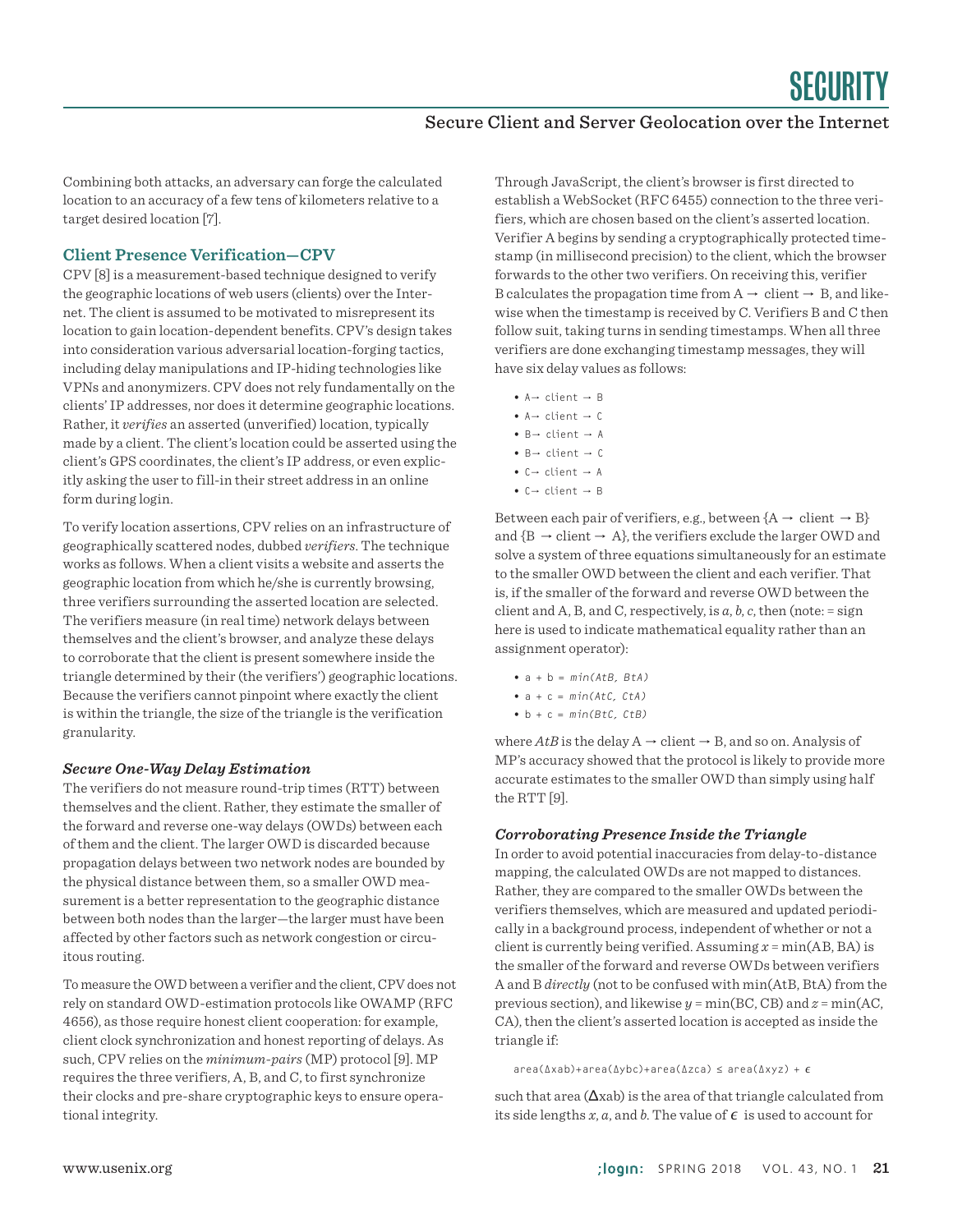the two extra access network traversals occurring at the client when the timestamps propagate from a verifier to the client to another verifier.

#### **Iterative Delay Measurement**

To account for abrupt delay spikes or network irregularities, the above process of OWD calculations and comparison with those between the verifiers is iteratively repeated *n* times. If the condition is met for the majority of the conducted iterations, the location assertion is accepted.

#### *CPV Calibration*

There are several parameters that tune CPV's reaction to events. The most important three are  $\epsilon$ , *n*, which is the number of delay measurement iterations, and τ, which is the fraction of those iterations that must *pass* if the condition is met for the client's asserted location to be accepted. This calibration should take place before the location verification process begins. To do that, the three verifiers may use network nodes that they know as a ground truth to be inside the triangle. From the network delays of these nodes, the verifiers compute values for the above-mentioned three parameters and then run CPV to verify a client's location.

#### *Hindering Illicit Traffic Relaying*

In an attempt to defeat geolocation, a middlebox (like a proxy server or a VPN gateway) that is physically inside the triangle can be specifically customized to filter out the verifiers' timestamps from the client's traffic and forward them to the verifiers on behalf of the client. This threat against CPV is exacerbated by the presence of numerous cheap public VPN providers whose primary service is to enable subscribers to evade geolocation technologies.

Techniques like CPV can mitigate this by adapting known proofof-work techniques [10]. The verifiers generate a cryptographic client puzzle with each timestamp message, which the client's browser must solve before forwarding the message (puzzle solution and timestamp) to the other two verifiers. The puzzles must be easy to solve so that they do not (1) overwhelm the client with high processing costs and (2) overshadow the network propagation delays. In the case of a middlebox connected to many simultaneously cheating clients, the middlebox will choose to either solve these puzzles on behalf of the clients or forward them to the clients. In the latter case, the network delay between the middlebox and the client will get added to the time the verifiers observe for location verification, which results in CPV correctly detecting the client's absence from the respective triangle. It is thus in the middlebox's interest to choose the former case—solving the puzzles on behalf of the clients. However, this means that as more clients are connected, the middlebox will have to solve more puzzles. When these puzzles begin to accumulate, they

will increase queueing delays, which contribute to the delays observed by the verifiers, eventually causing CPV to reject the location assertions of all middlebox-connected clients.

In this model, there are two main parameters contributing to the puzzle queueing rate at the middlebox: the puzzle difficulty and the middlebox's computational resources. Queueing analysis [10] shows that the puzzle difficulty has a higher impact on the rate of puzzle queueing than the middlebox's computational power. This analysis suggests that this puzzle mechanism will effectively hinder illicit middlebox relaying.

#### *Evaluation Results*

CPV was evaluated using PlanetLab—a distributed testbed for Internet measurement research and network experiments using 80 PlanetLab nodes in North America. Three of the nodes were selected to act as verifiers, and the remaining 77 acted as clients. Some of the 77 nodes were inside the triangle and others were outside. All 77 nodes carried out the protocol with the verifiers simultaneously to get their locations verified. Knowing the ground-truth of which nodes were inside and which were outside (the geographic locations of PlanetLab nodes are publicly disclosed on PlanetLab's website), we could count the number of false rejects, nodes inside the triangle identified by CPV as outside, and false accepts. The process is repeated after choosing a different triangle, a different set of three nodes to act as verifiers, again counting false rejects and false accepts. In total, 34 triangles where chosen. Triangles were chosen to be nearly equilateral (physically), with inside angles ranging from 50–70 degrees (0.87–1.22 radians). The smallest triangle had an area equivalent to a circle of radius 100 km, and the largest of 400 km.

When the inside nodes were not too close to the triangle's sides, that is, away from the closest side by at least 10% of its length, CPV resulted in a total of 1.0% false accepts and 2.0% false rejects [8]. These results were obtained when  $n = 600$  CPV iterations were performed with each client. The results were not much different when only 100 iterations were performed, where the false accept rate increased only to 1.1% and the false reject rate remained unchanged. However, when only 10 iterations were performed, false accepts and false rejects were at 2.1% and 4.1%, respectively.

Testing was later repeated to assess the effect of WiFi access networks on CPV's efficacy [11]. WiFi access networks often have higher delays and delay jitters. A different evaluation technique was used, as the PlanetLab infrastructure used above involved nodes connected using wired access networks. To model WiFi clients, 802.11 delay models from the literature were used to generate the last-mile delays, which were added to the delay traces collected from PlanetLab. Since higher network delays for nodes inside the triangles may result in higher false rejects, the generated 802.11 delays were only added to the delays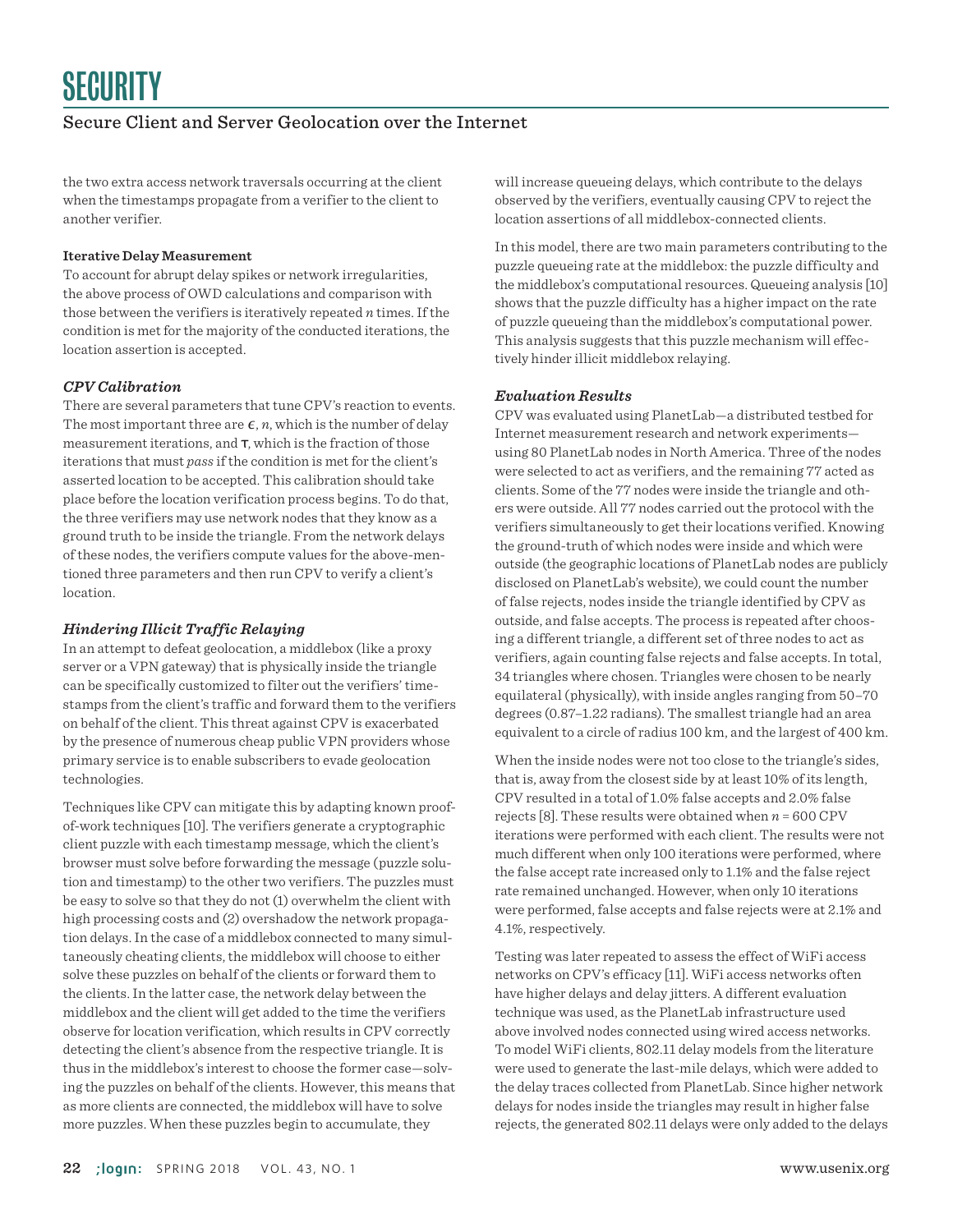of inside nodes to create the most stressful testing situation. 802.11 networks employ slotted retransmissions. The delays were generated such that each slot was 20 µsec, the propagation delay from the device to the wireless gateway was 1 µsec, and the four other wireless devices were continuously competing for the wireless media along with each wireless CPV client. With these parameters, CPV's false accepts were at 2% and false rejects at 4%. Although CPV's efficacy was affected by the WiFi access network, increasing the number of iterations can improve the results (see [11]).

#### *Live Demo*

A live demo of CPV is currently running on http://cpv.ccsl .carleton.ca. This link hits a webserver in Ottawa, Canada, which enables clients to verify whether they are present inside a US-based triangle determined by verifiers in San Francisco, Las Vegas, and San Diego. The verifiers are provided by hosting services DigitalOcean, ServerPoint, and M5 Hosting. Each VM has a 500 MB RAM and runs Ubuntu 16.04. NTP is used to synchronize their clocks. Additionally, each verifier issues an NTP query every 30 minutes using the "ntpq" utility to calculate the clock offset with the other two verifiers, which is added to the calculated OWDs between the verifiers for more accurate OWD estimates. Each verifier issues a timestamp to the other two verifiers every six seconds for direct OWD measurements between the verifiers.

A Java implementation of a CPV verifier runs on top of a lightweight custom-written WebSocket server, which is also implemented in Java. When a location verification request is initiated, the verifiers first check that it was issued from the authentic server (the one based in Ottawa in that demo implementation), because this server digitally signs connection IDs when they are issued. Additionally, each exchanged timestamp message between the verifiers through the client is corroborated using an MD5-based HMAC (a stronger HMAC is recommended to be used in practice). For the currently running demo, eight delaymeasuring iterations are performed, once every 300 ms. When all iterations are performed, the verifiers send the measured delays back to the Ottawa server, which processes the result and returns it to the browser as a jQuery response.

No client puzzles are implemented yet in this demo as of this writing, nor is any automatic calibration of CPV's parameters. Instead, the main server has manually set parameters of  $\epsilon$  = 10 ms and  $\tau$  = 0.7, which are static and used across all clients.

#### **Server Location Verification (SLV)**

Analogous to CPV but on the server side, SLV [12] works by finding evidence of a server's physical presence inside a geographic region by measuring the server's network delays. A browser typically communicates with an SLV Manager, which orchestrates

a network of server location verifiers. The challenges faced in doing so are quite different from verifying clients: (1) clients do not normally have the ability to write and run code on the server, whereas that was easily achievable by the server on the client, typically using JavaScript; (2) the common physical distribution of web content using content distribution networks (CDNs) and replication technologies begs the questions: *Of the multiple physical servers that may serve client content, which such servers should be selected to geographically locate (verify) in order to provide a useful server-authentication service? How should that machine be identified?*

The answers to these questions depend on the threat model and the application for which geolocation is to be used. Since the goal of SLV is to reinforce server authentication, the implementation of SLV takes the view that the first machine that terminates the client's TCP (and TLS) handshake is the most critical one. The protection provided from verifying that first machine would be comparable to that provided by TLS in the cases where the browser fetches content from multiple machines, some of which are not TLS-protected: for example, a page with mixed content.

For deciding on the mechanism used to identify machines, it is important to dissect man-in-the-middle (MITM) and server impersonation attacks. In MITM attacks, an adversary hijacks network traffic intended for the authentic server and relays it to the authentic server with or without modification. Hijacking could occur on several layers of the network stack as follows. (Note that using uncompromised TLS protects against the following hijacking cases; the value of using server location to reinforce server authentication is more profound for non-TLSenabled websites or to catch attacks against the TLS system.)

- ◆ Case 1: Attacker's machine has a different IP address than **the authentic server**. In upper layers, phishing and pharming attacks are prominent traffic hijacking examples; the outbound traffic from the client has a different IP address from that of the authentic server. If the browser submits the domain name of the visited website to the SLV Manager, the Manager may resolve it to a different IP address from that seen by the browser (which could also occur benignly in the cases of CDNs). Verifying the geographic location of that IP address then becomes useless to the browser because a MITM adversary would go undetected. It is thus important to have the browser resolve a domain and submit the IP address to the SLV Manager.
- ◆ Case 2: Attacker's machine has same IP address as au**thentic server**. In a lower layer hijacking, such as MAC table poisoning, ARP spoofing, and BGP spoofing, outbound traffic from the client has the same destination IP address as that of the authentic server. Such tactics are based on routing manipulation, so that traffic intended to the authentic server's IP address reaches a different network location (versus geographic location), which corresponds to the attacker's machine.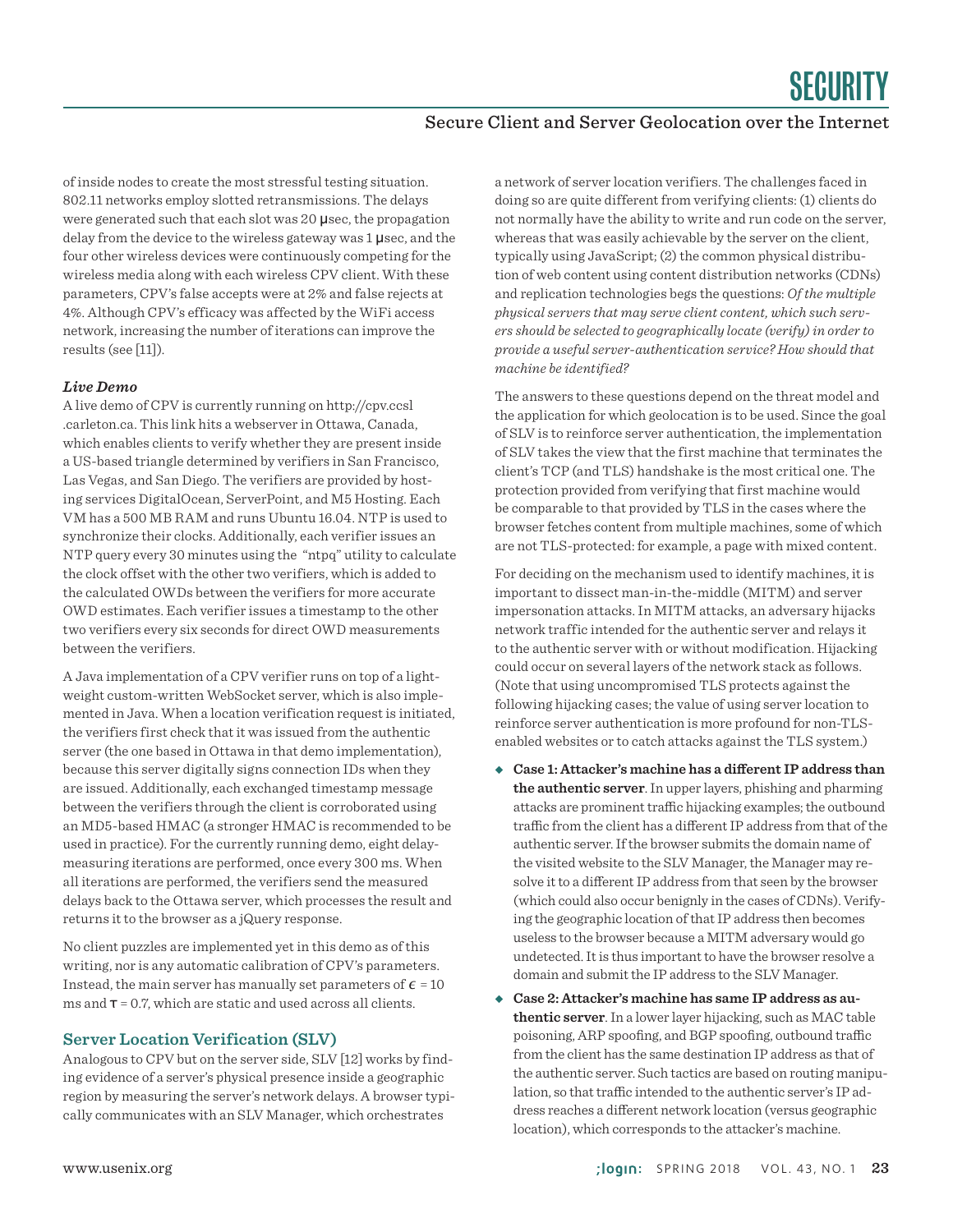In comparison to upper layers, lower layer hijacking attacks tend to be more scalable, affecting a larger proportion of clients. For MAC table poisoning and ARP spoofing, the closer the attacker's machine is to the authentic server's network, the more the affected clients. Likewise, BGP spoofing can cause traffic hijacking at a global scale [13]. This implies that as with higher layer traffic hijacking attacks (discussed above), identifying the server by its IP address will likely allow the SLV Manager to detect whether the browser-intended machine is at a different geographic location from that asserted through a static location mapping previously obtained for that IP address.

Revisiting the above questions, if SLV targets the IP address as resolved by the browser of the first machine that the client initially handshakes, regardless of whether the browser will be instructed to fetch other content from different places later in the session, it can detect most of the above server impersonation attacks.

#### *Verification Mechanism*

After obtaining an unverified server location assertion, three verifiers surrounding that location are selected. The verifiers measure network RTTs to the server over several layers, including an application using HTTP request-response times and transport using TCP handshake responses. By means of comparing these delays with the delays between the verifiers, each pair of verifiers then verify whether the server is physically present inside the circle whose diameter is the physical distance between the verifier pair, and whose center is the midpoint between them (Figure 3).

#### *Evaluation Results*

Pilot testing of ∼200 experiments was conducted on SLV using PlanetLab, half of which were true location assertions made by servers and the other half were false assertions. As with CPV, the rates of false rejects and false accepts were the fundamental evaluation parameters. SLV resulted in 0% false accepts and 2.4% false rejects [12]. Although the false reject rate may seem high for some applications, it can be improved by proper selection of verifiers, those with sufficient network bandwidth and processing resources.

#### *SLV Browser Extension*

We have built a Firefox browser extension to reinforce TLS by integrating the webserver's verified physical location, as described above, into the server authentication process. The extension sends the IP address of the server to the SLV Manager and receives the location verification result. The extension uses FlagFox to obtain an unverified assertion for the server's location. It also displays a flag in the URL (Figure 1) and a green tick mark or a red cross indicating whether the location asserted by FlagFox is true (according to SLV's verification) or not. This pro-



**Figure 3:** Server Location Verification (SLV) using network measurements from three verifiers (A, B, and C) to a server. Please view the online version of this article to see the figure in color. Map data: Google, INEGI.

cess takes a few seconds to execute, during which a throbber is displayed by the flag instead. Note that such visual cues are only meant as visual feedback in prototypes and are not an indication that we would expect end-users to base decisions upon. See below for how policies could be implemented to automatically make decisions on behalf of users.

#### **Server Location Pinning in the Browser.**

To avoid having the user interpret visual icons, the SLV extension is supported with a *location pinning feature*, whereby a browser saves the fact that a website identified by its URL was previously verified to host content from a particular geographic location, analogous to key pinning [14]. Although location verification is performed based on the IP address, the SLV Manager only receives an IP address from the browser, with location pinning in the browser based on the domain name. Upon receiving the verification result for a website, its location gets pinned only if the result is positive. This operation follows a trust on first use (TOFU) concept.

In general, for interpreting a received verification result, the SLV extension checks whether that location to some degree of geographic precision was pinned before for that website. The result of the operation falls into one of three categories: Critical, Suspicious, or Unsuspicious. Critical means the verification result for a previously pinned location was negative. A Suspicious outcome occurs when the location verification result is negative, but no location was previously pinned for that website . Finally, an Unsuspicious outcome is when location verification passes for a domain that was not previously pinned. Note that these are only meant to illustrate how a client might utilize SLV, but we expect different applications would make different choices.